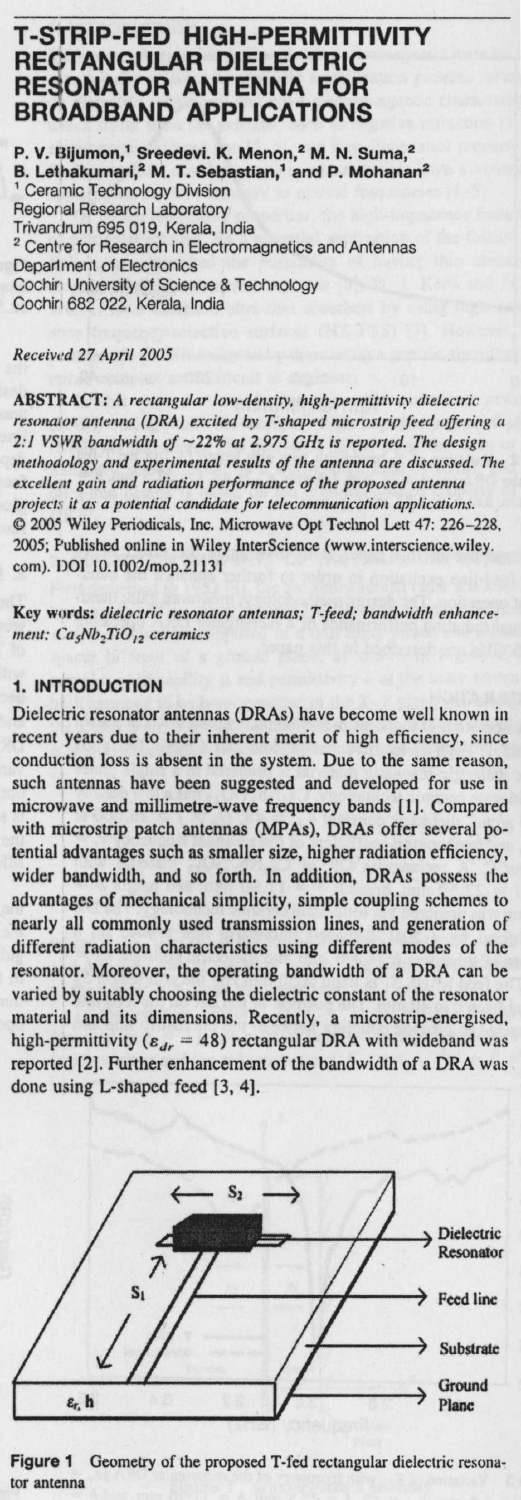

**Figure 2** Variation of % bandwidth with arm length  $(S_2)$  in the T-fed rectangular DRA ( $\varepsilon_r = 4.28$ ,  $h = 1.6$  mm,  $\varepsilon_{dr} = 48$ ,  $l = 22.5$  mm,  $b =$ 11.90 mm, and  $h = 5.55$  mm)

The purpose of this paper is to investigate the effect of Tshaped feed-line excitation in order to further enhance the bandwidth of operation. The design methodology, measured gain, bandwidth, and radiation performance of a rectangular DRA operating at 2.975 GHz are described in this paper.

## **2. FORMULATION**

The configuration of theT-strip-excited **rectangular** DRA is shown in Figure 1. High-dielectric-constant, low-loss  $Ca_5Nb_2TiO_{12}$  [3] ceramic dielectric-resonator material is prepared in a single phase via solid-state ceramic technology.  $Ca<sub>5</sub>Nb<sub>2</sub>TiO<sub>12</sub>$  has a low density of 4.05 g/cm<sup>3</sup>, dielectric constant  $\varepsilon_{dr} = 48$ ,  $Q_u \times f > 26,000$  at 4 GHz, and temperature coefficient of the resonant frequency  $\tau_f$  = 40 ppm/°C. A rectangular DR of  $Ca<sub>5</sub>Nb<sub>2</sub>TiO<sub>12</sub>$  material with length  $l = 22.50$  mm, breadth  $b = 11.90$  mm, and height  $h =$ 5.55 mm was prepared via solid-state ceramic technology. The DR is energized by a  $50\Omega$  T-shaped microstrip line printed on a substrate of thickness  $h = 1.6$  mm and dielectric constant  $\varepsilon_r =$ 4.28. The feed length S<sub>1</sub> is fixed at 50 mm and the arm length  $S_2$ is varied from 0 to 40 mm. The position of the DR on the feed line is optimised to provide coupling between the microstrip line and



**Figure** 4 Radiation patterns of the T-fed rectangular DRA at the centre frequency of the operating band ( $\varepsilon_r = 4.28$ ,  $h = 1.6$  mm,  $\varepsilon_{dr} = 48$ ,  $l =$ 22.5 mm,  $b = 11.90$  mm, and  $h = 5.55$  mm)

the rectangular DR, hence achieving maximum matching at the desired frequency. Excellent matching was observed when the DR was placed at the junction ( $S_1 = 50$  mm) of the branched T-feed line with its length exactly over the arm length  $(S_2)$  direction, as depicted in Figure 1. For optimum arm length and position on the feed line, the DR was glued to the substrate over the feed line. The glue had a negligible effect on the frequency of operation, but was found to improve the coupling slightly.

## **3. RESULTS AND DISCUSSION**

The antenna was characterized using an HP 8510C Vector Network Analyser. The variation of % bandwidth with the arm length of T-feed line is illustrated in Figure 2. The bandwidth increased with the arm length, reached a maximum at  $S_2 = 30$  mm, and then decreased. This was taken as the optimum feed-length dimension **and All the antenna characteristics were** measured after fixing the DR over the feed line in the optimised position. Figurc 3 shows the variation of  $S_{11}$  of the rectangular DRA, with the DR at the optimised position. The measured frequency is 2.975 GHz, which is slightly less than that of the simple microstrip-excited DRA. At the optimised position of the DR, the measured bandwidth is 635 MHz (2.49-3.125 GHz) at 2.975 GHz.

The radiation pattern of the antenna at the centre frequency of the operating band is shown in Figure 4. The cross-polarization of the antenna is better than  $-15$  dB. The gain of proposed rectangular DRA is shown in Figure 5. The average gain of the antenna in the band is nearly 8.8 dBi. Moreover, the gain curve confirms that the antenna radiation has the same polarization in the entire operating band.



**Figure 3** Variation of  $S_{11}$  with frequency of the rectangular DRA ( $\varepsilon_r$ 4.28,  $h = 1.6$  mm,  $\varepsilon_{dr} = 48$ ,  $l = 22.5$  mm,  $b = 11.90$  mm, and  $h =$ 5.55 mm)



**Figure 5** Gain of the proposed T-fed rectangular DRA ( $\varepsilon_r = 4.28$ ,  $h =$ 1.6 mm,  $\varepsilon_{dr} = 48$ ,  $l = 22.5$  mm,  $b = 11.90$  mm, and  $h = 5.55$  mm)